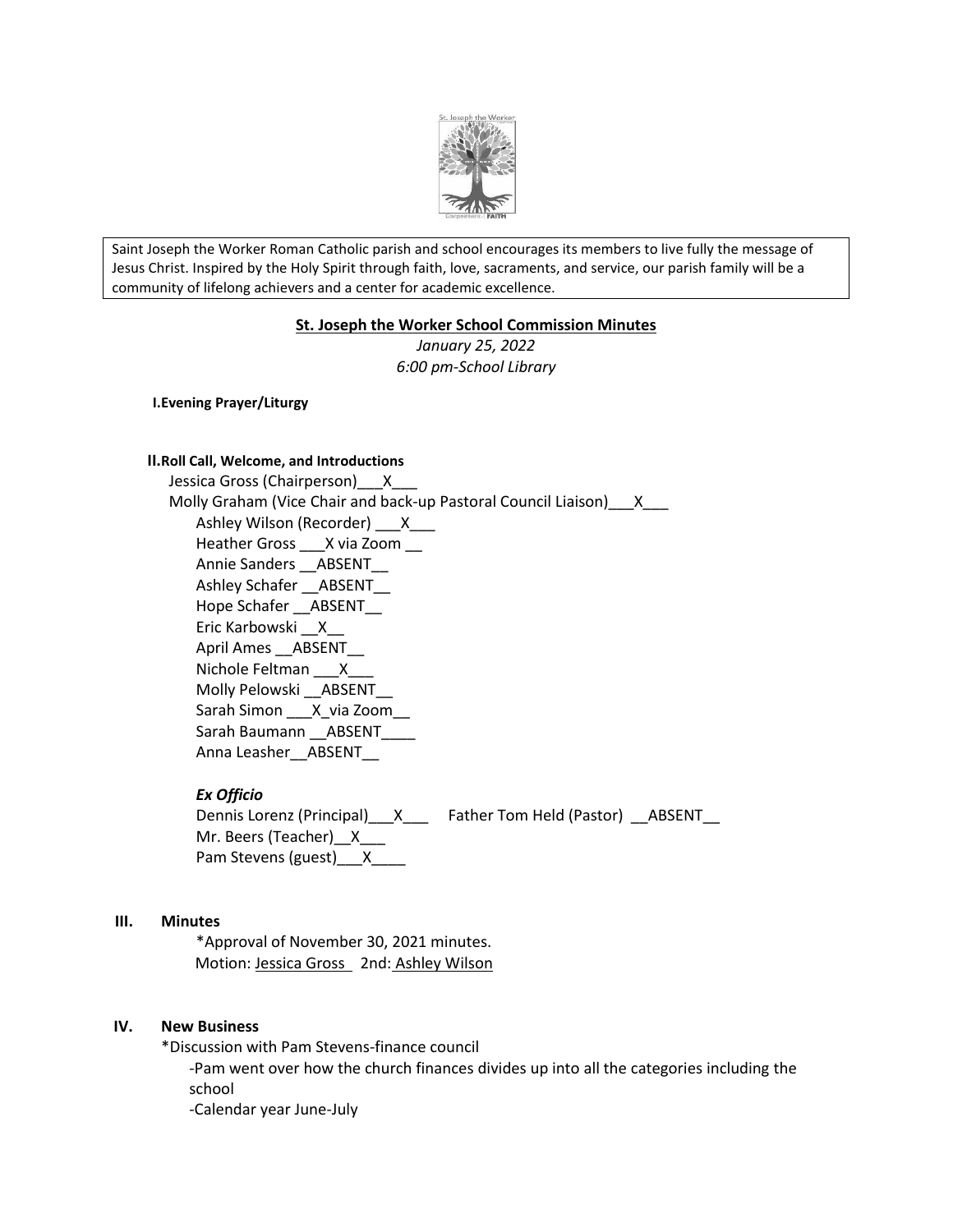-Any fundraisers for the school go to the school

-2021 Government grant \$30,000 divided up among the staff of the church. (Including teachers)

-Teacher bonus as today:

- \$29,222 golf outing fundraiser
- \$20,800 will be from tuition
- \$5,000 Knights of Columbus-Beal CIty
- \$1,250 donation
- \$15,000 donation

\*Banner for school

-Mission Statement Banner above the maintenance door above

- -Rachel McClinic in charge getting big Banner made
- -Make smaller mission statement in all the classrooms
- -Mr. Beers will work on smaller banners
- End of meeting will go will discuss in the hallways how big the Banner should be.

# **V. Old Business**

\*Review by-laws

- Eric cleaned up By-laws, will review next meeting
- Eric trying to get with Father Tom

## \*Accreditation Standard

-Review Benchmark Standards

- Looked over Accreditation
- Mr. Lorenz is having the commission committee and teacher brainstorm to improve benchmark standards.
- Look over Standard 1, 4, 9 What do we do? What should we add or should be doing?

\*COVID update

- If a student family member positive with covid school recommends quarantining the student for 5 days.
- After day 5 students can come back to school with the opinion to wear a mask.
- If this is an issue and parents do not want to quarantine student, they will be required to wear a mask.
- Student and staff members will have to quarantine for 10 days if positive for covid.

## **VI. Committee Reports – Introduction of committees and purpose**

\**Enrollment Committee-(Lori Brickner)*

*March Kindergarten round up*

## \**Auction Committee-(Members: Amanda Gross)*

- Letters sent out to Vendors
- Next meeting February 15th
- Parent letters/forms will be sent out
- $\bullet$  In person this year